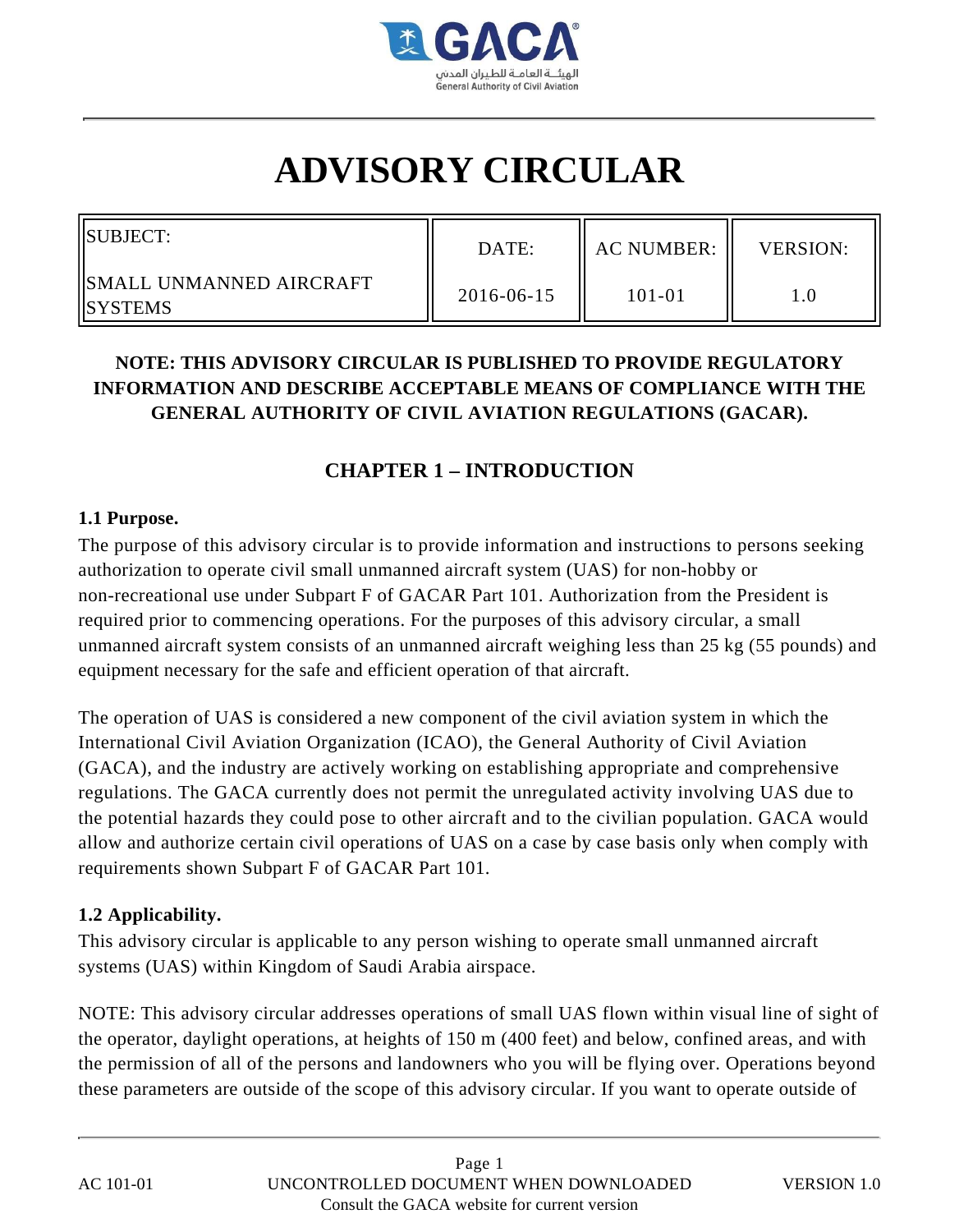

these parameters or you want to operate autonomously (i.e. without a remote pilot) you should contact the GACA Aviation Safety Standards Department for further details (see Chapter 4 for contact details).

The following are examples of possible small UAS operations that could be authorized by the President:

- · Aerial photography;
- · Research and development;
- · Educational/academic uses;
- · Crop monitoring/inspection;
- · Bridge, power line or pipeline inspections;
- · Antenna inspections; and
- · Aiding certain rescue operations.

#### **1.3 Cancellation.**

This is the first official version of this advisory circular and it cancels no other advisory circulars.

#### **1.4 Related Regulatory Provisions.**

GACAR Parts 1, 11, 13, 45, 47, 61, 91 and 101.

## **1.5 Related Reading Material.**

GACA AC 000-05; Payment of Fees and Charges GACA AC 011-01; Petitioning for Exemptions GACA AC 047-01; Aircraft Registration Guide

## **1.6 Definitions of Terms Used in this Advisory Circular.**

GACAR Part 1 contains a complete listing of defined terms and abbreviations used in the GACAR. This advisory circular introduces the following additional define term:

*Visual line of sight (VLOS)* means unaided (corrective lenses and/or sunglasses excepted) visual contact between a pilot in command and an unmanned aircraft sufficient to maintain safe control of the aircraft, know its location, and be able to scan the airspace in which it is operating to see and avoid other air traffic or objects aloft or on the ground.

## **1.7 Approval.**

This advisory circular has been approved for publication by the Assistant President, Safety, Security and Air Transport Sector of the General Authority of Civil Aviation.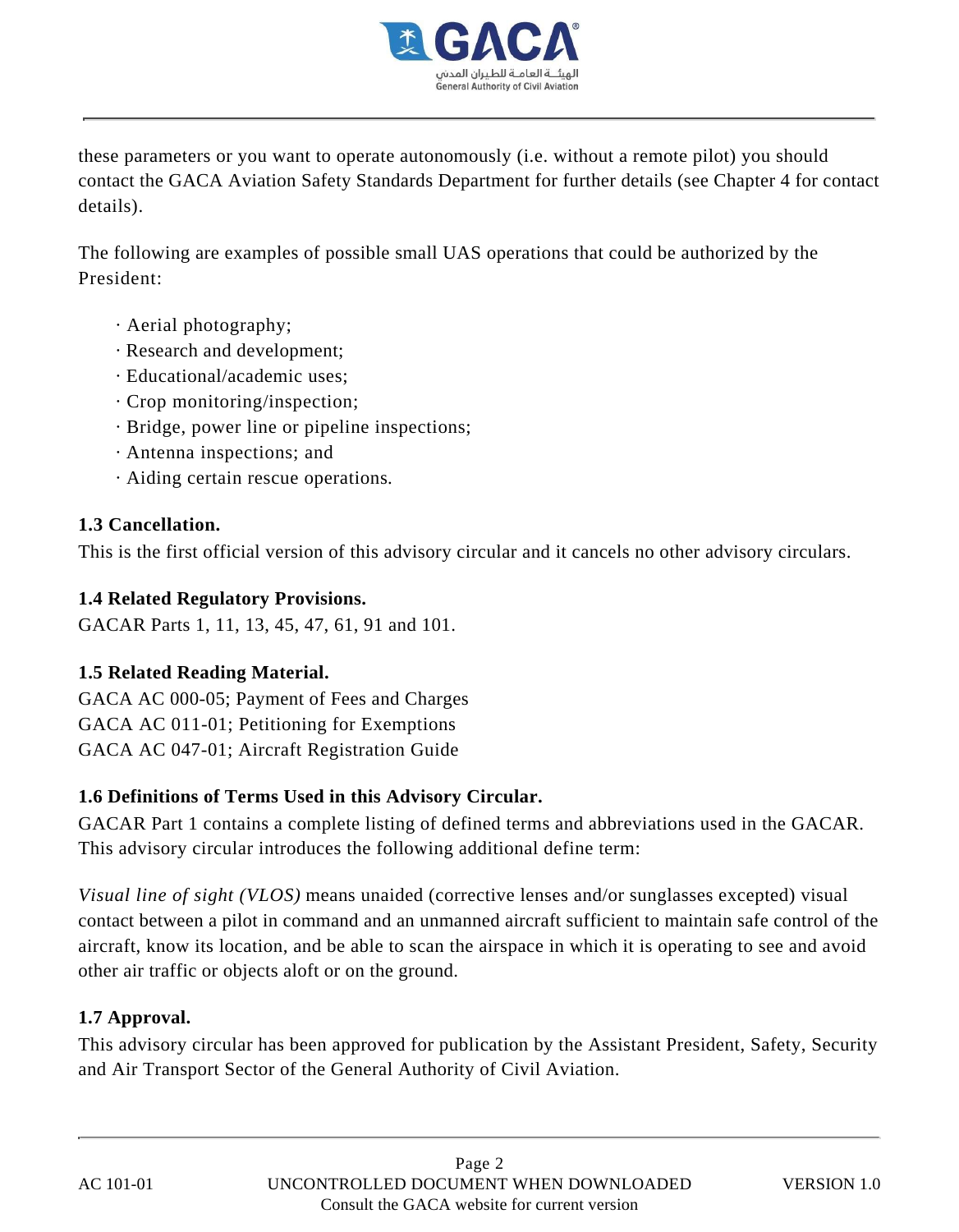

# **CHAPTER 2 – SUMMARY OF REQUIREMENTS**

#### **2.1 General.**

This chapter summarizes the regulatory requirements to operate small unmanned aircraft systems (UAS) in the Kingdom of Saudi Arabia (KSA). The following are the essential requirements the must be met in order to operate small UAS in the KSA. This list has been arranged in chronological order.

(a) The operator must obtain all necessary approvals from all other Saudi Government agencies that are involved in regulating the civil use of UAS. This includes, but not limited to, approvals from the Ministry of Interior for the importation and use of the UAS and may include approvals from other agencies if the unmanned aircraft (UA) is intended for aerial survey or photography.

(b) The UA must be registered in accordance with the requirements prescribed in GACAR Part 47. This requirement does not apply if the UA has a maximum takeoff mass (MTOM) of less than 250 grams. Consult GACA AC 047-01 for further information how to register a UAS.

(c) The UA must be identified and marked in accordance with the requirements prescribed in GACAR Part 45. This includes identification marking of the assigned registration marks on the UA.

(d) The operator must petition for a regulatory exemption from specific GACA regulations (GACAR) that are not appropriate for small UAS. Consult GACA AC 011-01 for further information on the general procedures on how to petition for an exemption. Chapter 3 of this advisory circular provides further details on how to petition for the exemption.

(e) The operator must apply for a certificate of authorization (COA). Consult Chapter 3 of this advisory circular for further information how to make this application for the COA.

(f) When satisfied that the operation can be conducted safely, the President will issue a grant of exemption and a COA which authorizes the operation of the UAS and prescribes the conditions and limitations that must be followed by the operator at all times.

(g) The pilot of the UAS must hold a valid pilot certificate issued under GACAR Part 61 and medical certificate issued under GACAR Part 67.

NOTE: Depending on the type of airspace involved and the areas and nature of the operation, the exemption may include relief from the pilot and medical certification requirements. In such cases a minimum age for the PIC will be imposed. The minimum age imposed will not be less 16 years.

NOTE: Exemptions will not be granted and a COA will not be issued to a UAS manufacturer unless the manufacturer intends to be the operator of the UAS.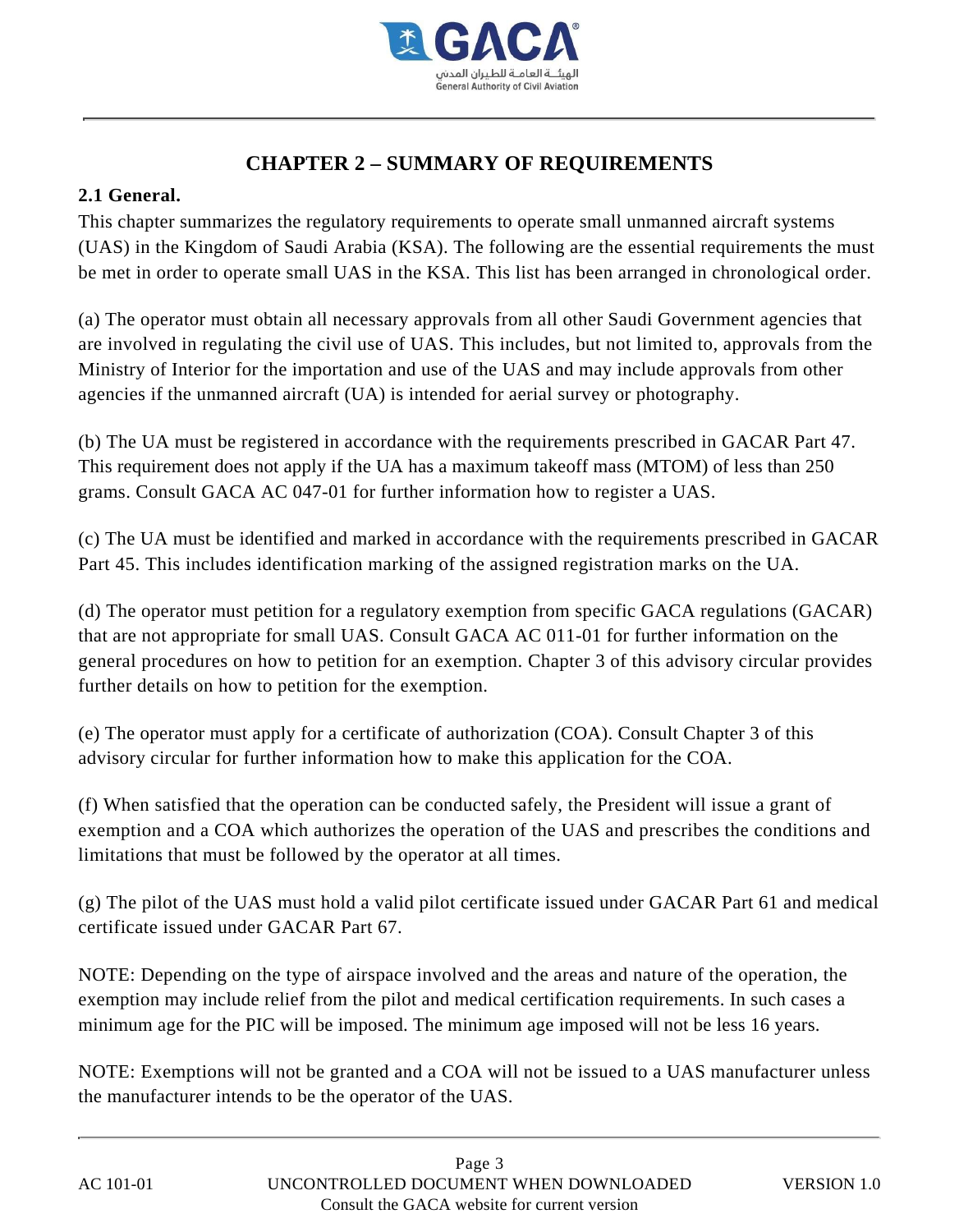

#### **2.2 Operating Rules.**

Once the grant of exemption and COA has been issued by the President, the operator may commence operations of the UAS respecting all conditions and limitations prescribed in the grant of exemption and COA. Generally, the standard conditions and limitations imposed in the grant of exemption and COA are as follows:

1. Operations are limited to the UA when weighing less than 25 kg (55 pounds) including payload.

2. The UA may not be operated at a speed exceeding 87 knots (100 miles per hour). The exemption holder may use either groundspeed or calibrated airspeed to determine compliance with the 87 knot speed restriction. In no case may the UA be operated at airspeeds greater than the maximum operating airspeed recommended by the UA manufacturer.

3. The UA must be operated at a height of no more than 120 m (400 feet) above ground level (AGL).

4. The UA must be piloted within visual line of sight (VLOS) of the remote pilot at all times. This requires the pilot in command (PIC) to be able to use human vision unaided by any device other than corrective lenses.

5. All operations must utilize a visual observer (VO). The UA must be operated within the visual line of sight (VLOS) of the PIC and VO at all times. The VO may be used to satisfy the VLOS requirement as long as the PIC always maintains VLOS capability. The VO and PIC must be able to communicate verbally at all times; electronic messaging or texting is not permitted during flight operations. The PIC must be designated before the flight and cannot transfer his or her designation for the duration of the flight. The PIC must ensure that the VO can perform the duties required of the VO.

6. The exemption and all documents needed to operate the UAS and conduct its operations in accordance with the conditions and limitations stated in the grant of exemption, are referred to as the operating documents. The operating documents must be accessible during UAS operations and made available to the officials of GACA or any law enforcement official upon request. If a discrepancy exists between the conditions and limitations in this exemption and the procedures outlined in the operating documents, the conditions and limitations herein take precedence and must be followed. Otherwise, the operator must follow the procedures as outlined in its operating documents. The operator may update or revise its operating documents except for the grant of exemption which may only be revised by the GACA. It is the operator's responsibility to track such revisions and present updated and revised documents to the officials of GACA or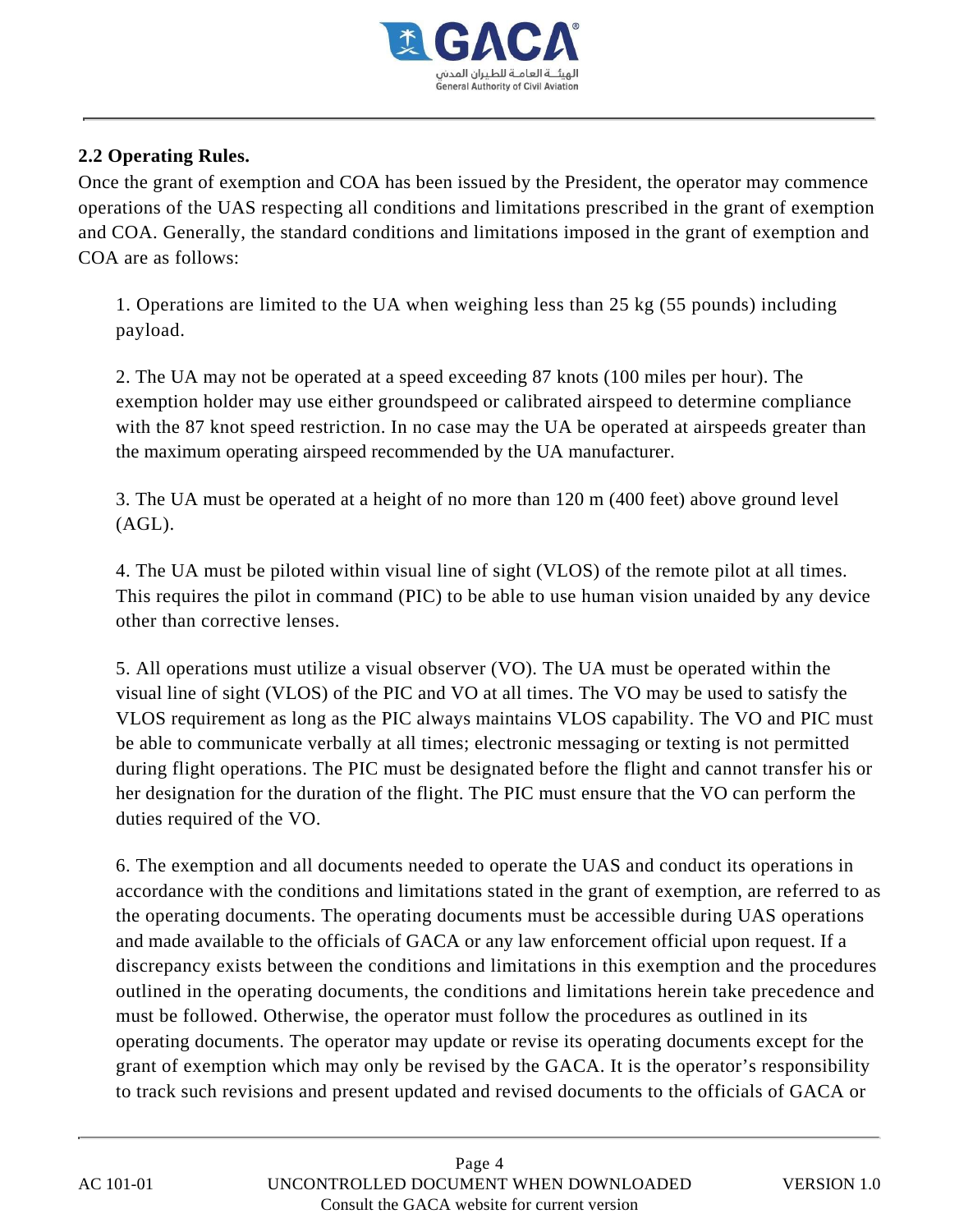

any law enforcement official upon request. The operator must also present updated and revised documents if it petitions for extension or amendment to this grant of exemption. If the operator determines that any update or revision would affect the basis upon which the GACA granted this exemption, then the operator must petition for an amendment to its grant of exemption. The GACA Safety, Security & Air Transport Sector may be contacted if questions arise regarding updates or revisions to the operating documents.

7. Any UAS that has undergone maintenance or alterations that affect the UAS operation or flight characteristics, e.g., replacement of a flight critical component, must undergo a functional test flight prior to conducting further operations under this exemption. Functional test flights may only be conducted by a PIC with a VO and must remain at least 150 m (500 feet) from other people. The functional test flight must be conducted in such a manner so as to not pose an undue hazard to persons and property.

8. The operator is responsible for maintaining and inspecting the UAS to ensure that it is in a condition for safe operation.

9. Prior to each flight, the PIC must conduct a pre-flight inspection and determine the UAS is in a condition for safe flight. The pre-flight inspection must account for all potential discrepancies, e.g., inoperable components, items, or equipment. If the inspection reveals a condition that affects the safe operation of the UAS, the aircraft is prohibited from operating until the necessary maintenance has been performed and the UAS is found to be in a condition for safe flight.

10. The operator must follow the UAS manufacturer's maintenance, overhaul, replacement, inspection, and life limit requirements for the aircraft and aircraft components.

11. Each UAS operated must comply with all manufacturer safety bulletins.

12. When so included in the conditions of the exemption/COA, the PIC must hold either an airline transport, commercial, private, or sport pilot certificate issued by the GACA. The PIC must also hold a current airman medical certificate issued by the GACA. The PIC must also meet the flight review requirements specified in GACAR Part 61 in an aircraft in which the PIC is rated on his pilot certificate.

13. The operator may not permit any PIC to operate unless the PIC demonstrates the ability to safely operate the UAS in a manner consistent with how the UAS will be operated under this exemption, including evasive and emergency maneuvers and maintaining appropriate distances from persons, vessels, vehicles and structures. PIC qualification flight hours and currency must be logged in a manner consistent with GACAR § 61.13(b). Flights for the purposes of training the operator's PICs and VOs (training, proficiency, and experience-building) and determining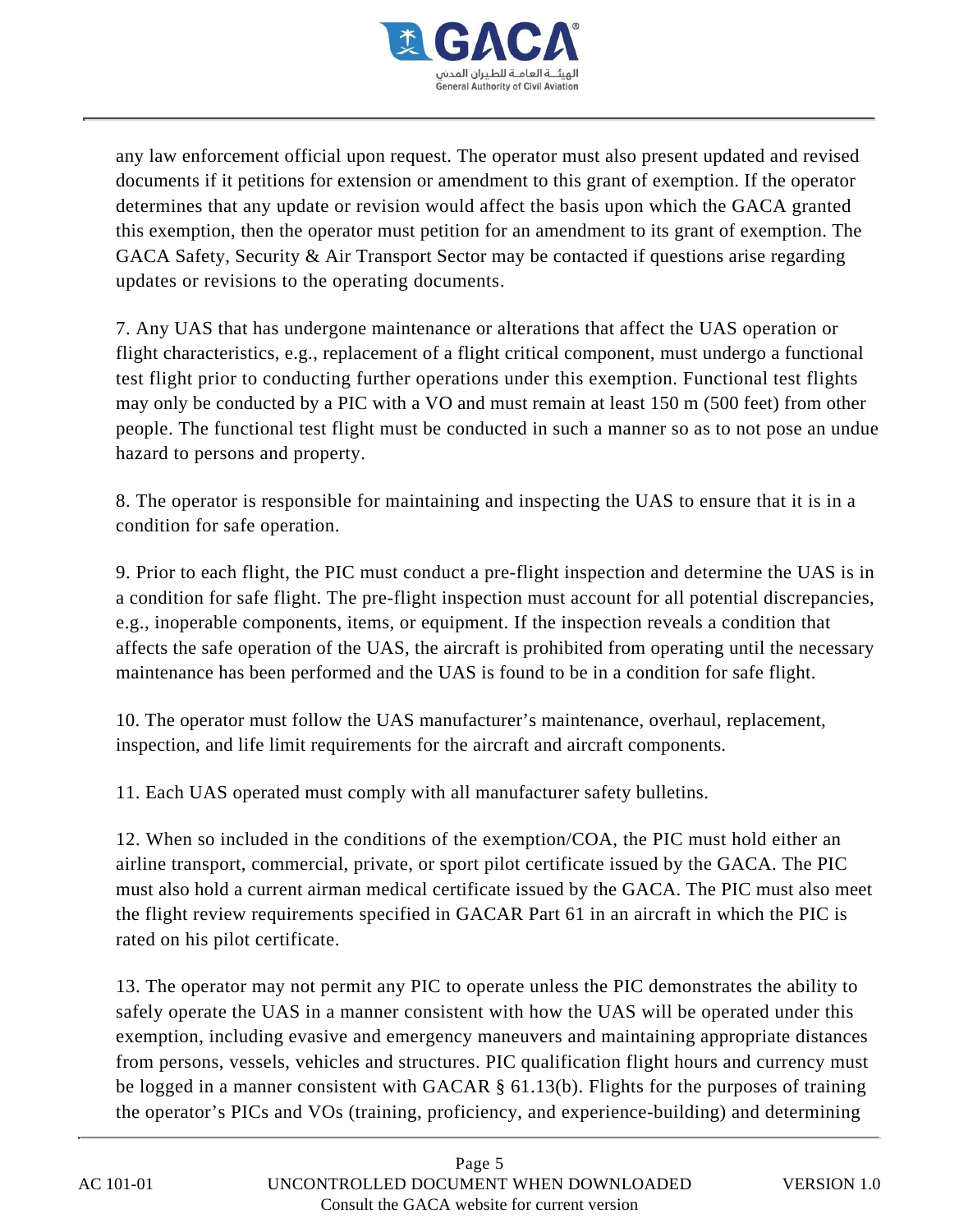

the PIC's ability to safely operate the UAS in a manner consistent with how the UAS will be operated under the exemption and COA. However, training operations may only be conducted during dedicated training sessions. During training, proficiency, and experience-building flights, all persons not essential for flight operations are considered nonparticipants, and the PIC must operate the UA with appropriate distance from nonparticipants in accordance with GACAR § 91.67.

14. UAS operations may not be conducted during night. All operations must be conducted under day visual meteorological conditions (VMC). Flights under special visual flight rules (SVFR) are not authorized.

15. The UA may not operate within 8 km (5 statute miles) of an aerodrome reference point (ARP) as denoted in the current Saudi Arabian Aeronautical Information Publication or for aerodromes not denoted with an ARP, the center of the aerodrome symbol as denoted on the current GACA-published aeronautical chart, unless a letter of agreement with that aerodromes' s management is obtained or otherwise permitted by a certificate of authorization (COA) issued to the exemption holder. The letter of agreement with the aerodrome management must be made available to the officials of GACA or any law enforcement official upon request.

16. The UA may not be operated less than 150 m (500 feet) below or less than 600 m (2,000 feet) horizontally from a cloud or when visibility is less than 5 km (3 statute miles) from the PIC.

17. For tethered UAS operations, the tether line must have colored pennants or streamers attached at not more than 15 m (50 feet) intervals beginning at 45 m (150 feet) above the surface of the earth and visible from at least 1.5 km (1 statute mile). This requirement for pennants or streamers is not applicable when operating exclusively below the top of and within 125 m (250 feet) of any structure, so long as the UA operation does not obscure the lighting of the structure.

18. If the UAS loses communications or loses its GPS signal, the UA must return to a pre-determined location within the private or controlled-access property by using an automatic control feature.

19. The PIC must abort the flight in the event of unpredicted obstacles or emergencies.

20. The PIC is prohibited from beginning a flight unless (considering wind and forecast weather conditions) there is enough available power for the UA to conduct the intended operation and to operate after that for at least five minutes or with the reserve power recommended by the manufacturer if greater.

21. All operations must be conducted in accordance with an issued COA. The exemption holder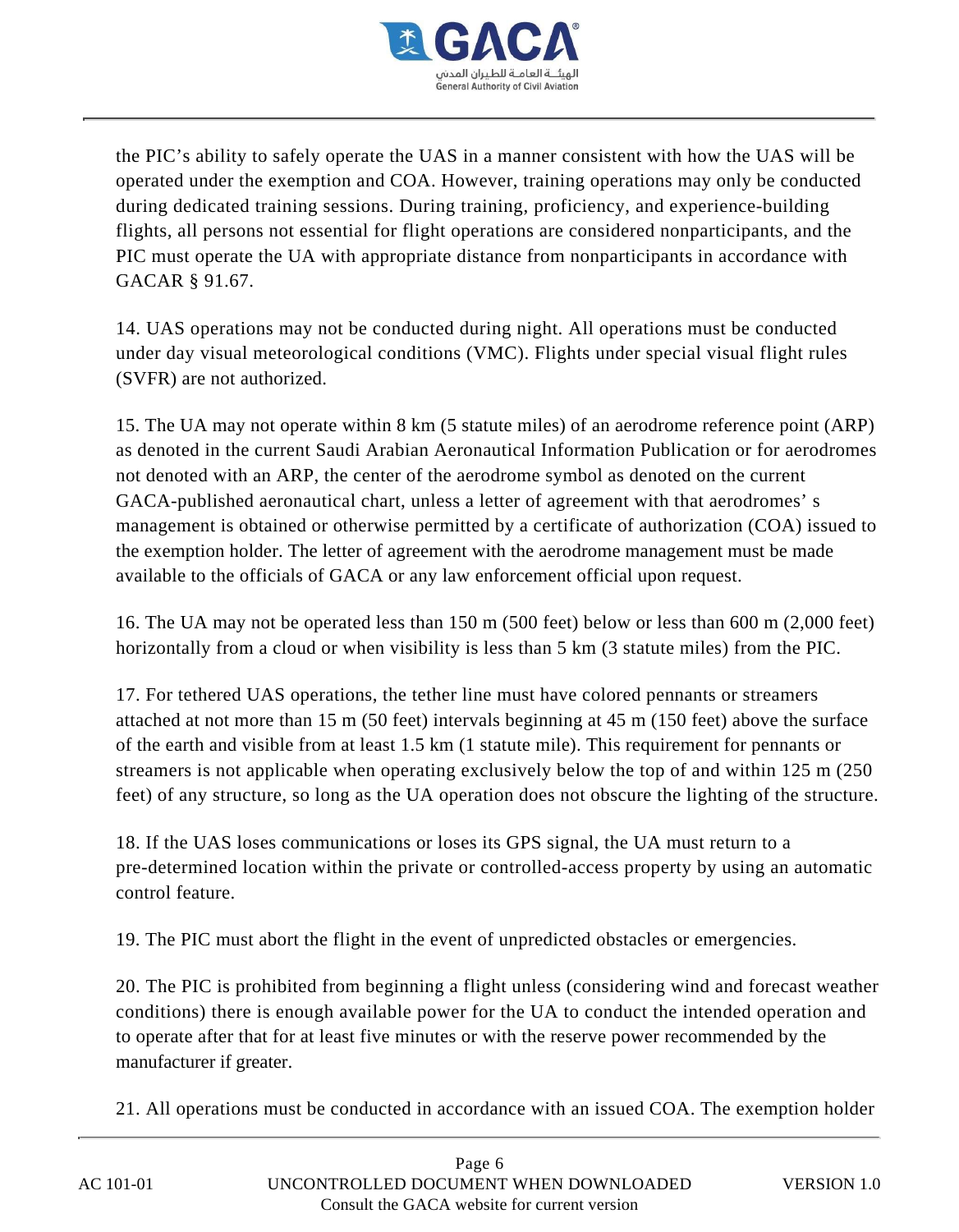

may apply for a new or amended COA if it intends to conduct operations that cannot be conducted under the terms of the attached COA.

22. All aircraft operated in accordance with this exemption must be identified, at the time of intended flights, by serial number, registered in accordance with GACAR Part 47, and have identification markings in accordance with GACAR Part 45. Markings must be as large as practicable.

23. Documents used by the operator to ensure the safe operation and flight of the UAS and any documents required under GACAR § 91.9 must be available to the PIC at the ground control station of the UAS any time the aircraft is operating. These documents must be made available to the officials of GACA or any law enforcement official upon request.

24. The UA must remain clear and give way to all manned aviation operations and activities at all times.

25. The UAS may not be operated by the PIC from any moving device or vehicle.

26. All flight operations must be conducted at least 150 m (500 feet) from all nonparticipating persons, vessels, vehicles, and structures unless:

(i) Barriers or structures are present that sufficiently protect nonparticipating persons from the UA and/or debris in the event of an accident. The operator must ensure that nonparticipating persons remain under such protection. If a situation arises where nonparticipating persons leave such protection and are within 150 m (500 feet) of the UA, flight operations must cease immediately in a manner ensuring the safety of nonparticipating persons; and

(ii) The owner/controller of any vessels, vehicles or structures has granted permission for operating closer to those objects and the PIC has made a safety assessment of the risk of operating closer to those objects and determined that it does not present an undue hazard. The PIC, VO, operator trainees or essential persons are not considered nonparticipating persons under this exemption.

27. All operations shall be conducted over private or controlled-access property with permission from the property owner/controller or authorized representative. Permission from property owner/controller or authorized representative will be obtained for each flight to be conducted. Any incident, accident, or flight operation that transgresses the lateral or vertical boundaries of the operational area as defined by the applicable COA must be reported to the GACA within 24 hours. Accidents must be reported to the Aviation Investigation Bureau of the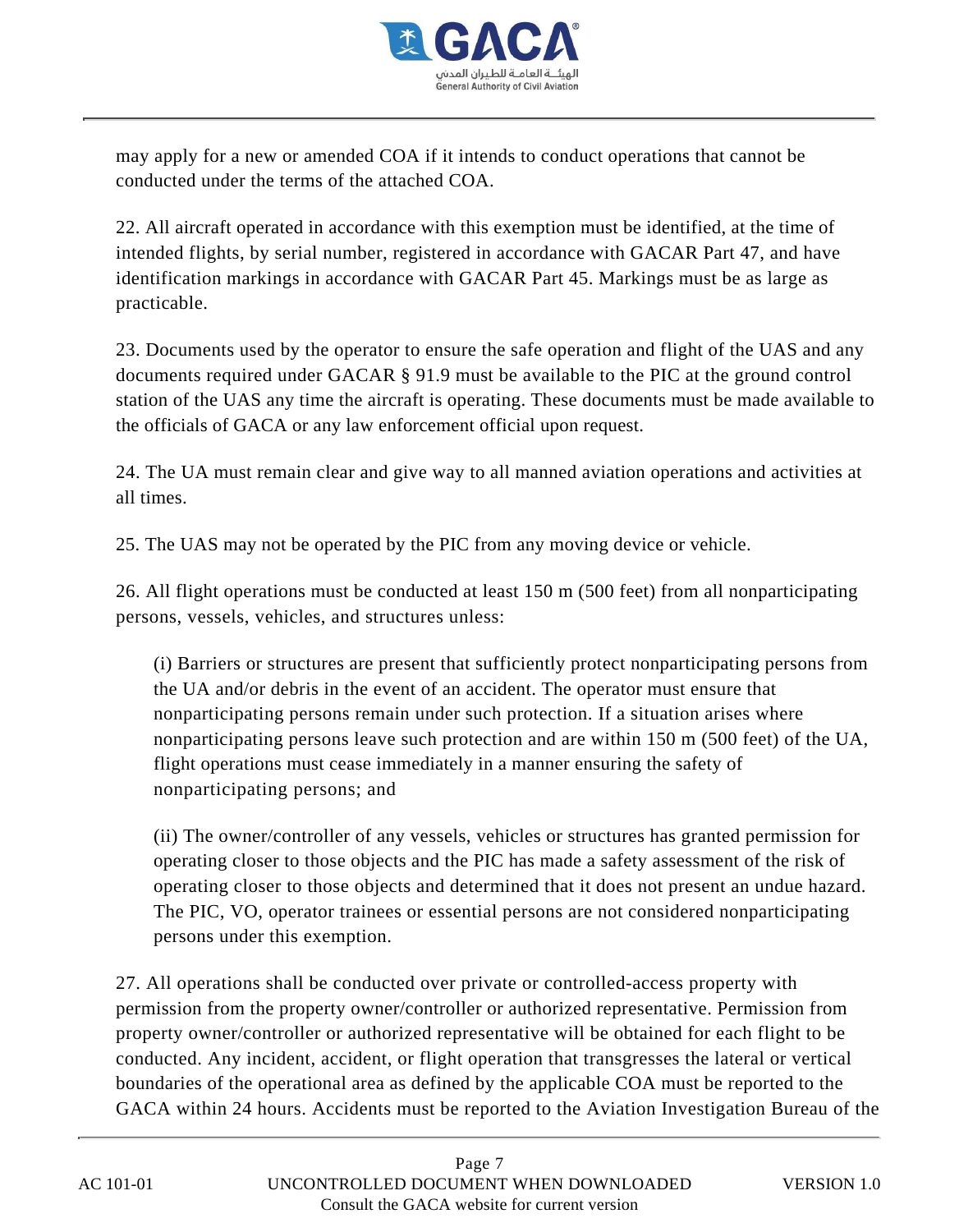

Kingdom of Saudi Arabia (AIB) per instructions contained on the AIB Web site: www.aib.gov.sa.

28. At least 3 days before UAS operations, the operator of the UAS affected by the exemption must submit a written plan of activities to the air traffic services unit (ATSU) with jurisdiction over the area of proposed operation. The 3-day notification may be waived with the concurrence of the ATSU. The plan of activities must include at least the following:

(i) Dates and times for all flights;

(ii) Name and phone number of the operator for the UAS conducted under this grant of exemption;

(iii) Name and phone number of the person responsible for the operation of the UAS;

(iv) Make, model, and registration marks of UAS to be used;

(v) Name and pilot certificate number (if applicable) of remote pilots involved in the operations;

(vi) A statement that the operator has obtained permission from property owners and/or local officials to conduct the [type(s) of operation intended]; the list of those who gave permission must be made available to the inspector upon request;

(vii) Signature of exemption holder or representative; and

(viii) A description of the flight activity, including maps or diagrams of any area over which [type(s) of operation intended] will be conducted and the altitudes essential to accomplish the operation.

29. For operations conducted closer than 150 m (500 feet) to people directly participating in the intended purpose of the operation, not protected by barriers, the following additional conditions and limitations apply:

30. The operator must have an operations manual that contains at least the following items, although it is not restricted to these items.

(i) *Operator name, address, and telephone number.*

(ii) *Distribution and Revision.* Procedures for revising and distributing the operations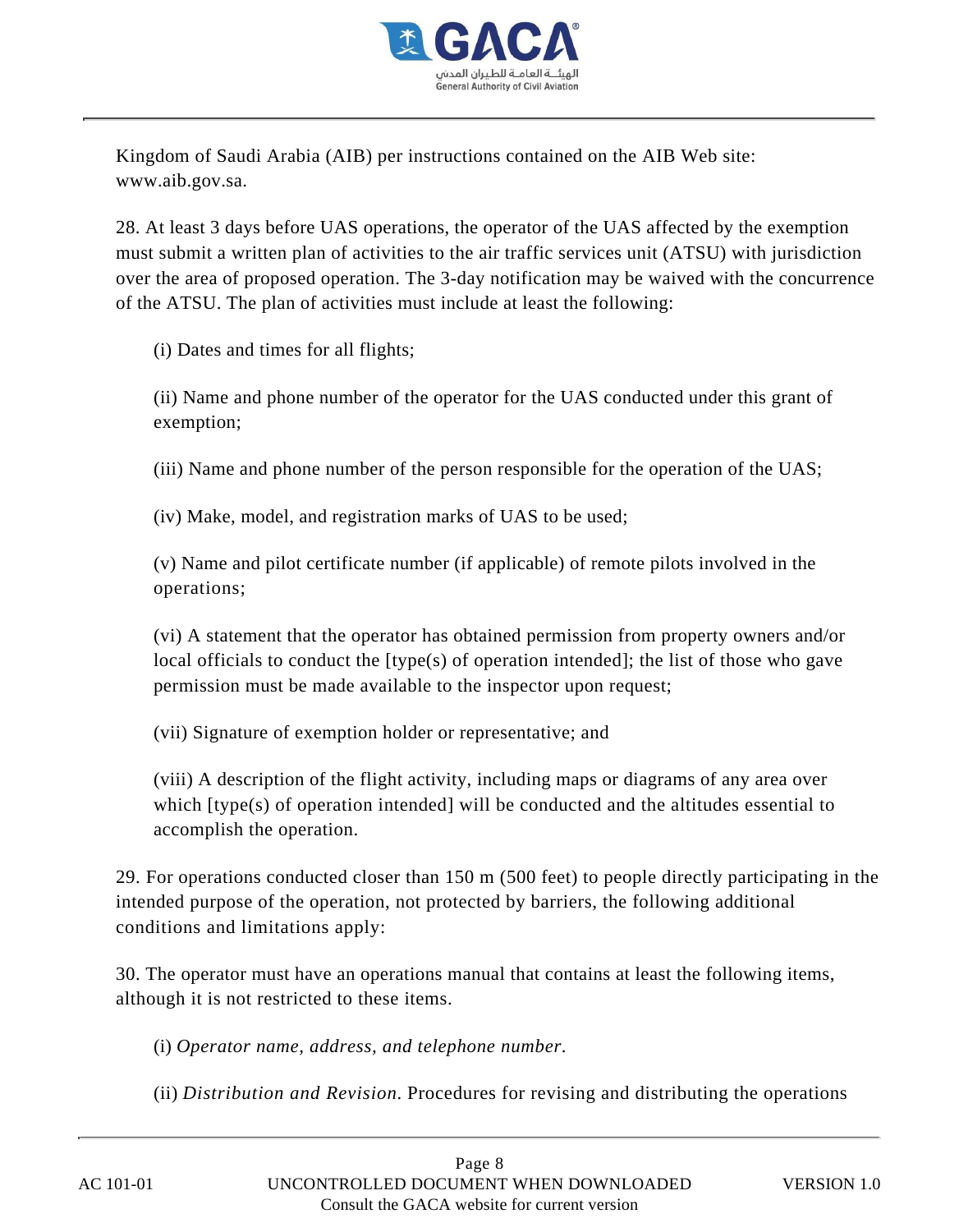

manual to ensure that it is kept current. Revisions must comply with the applicable conditions and limitations in this exemption.

(iii) *Persons Authorized.* Specify criteria for designating individuals as directly participating in the safe operation of the UAS. The operations manual must include procedures to ensure that all operations are conducted at distances from persons in accordance with the conditions and limitations of the exemption.

(iv) *Plan of Activities.* The operations manual must include procedures for the submission of a written plan of activities.

(v) *Permission to Operate.* The operations manual shall specify requirements and procedures that the operator will use to obtain permission to operate over property or near vessels, vehicles, and structures in accordance with this exemption.

(vi) *Security.* The manual must specify the method of security that will be used to ensure the safety of nonparticipating persons. This should also include procedures that will be used to stop activities when unauthorized persons, vehicles, or aircraft enter the operations area, or for any other reason, in the interest of safety.

(vii) *Briefing of persons directly participating in the intended operation.* Procedures must be included to brief personnel and participating persons on the risks involved, emergency procedures, and safeguards to be followed during the operation.

(viii) *Personnel directly participating in the safe operation of the UAS Minimum Requirements.* In accordance with this exemption, the operator must specify the minimum requirements for all flight personnel in the operating manual. The PIC at a minimum will be required to meet the certification standards specified in this exemption.

(ix) *Communications.* The operations manual must contain procedures to provide communications capability with participants during the operation. The operator can use oral, visual, or radio communications as along as the participants are apprised of the current status of the operation.

(x) *Accident Notification.* The operations manual must contain procedures for notification and reporting of accidents in accordance with this exemption.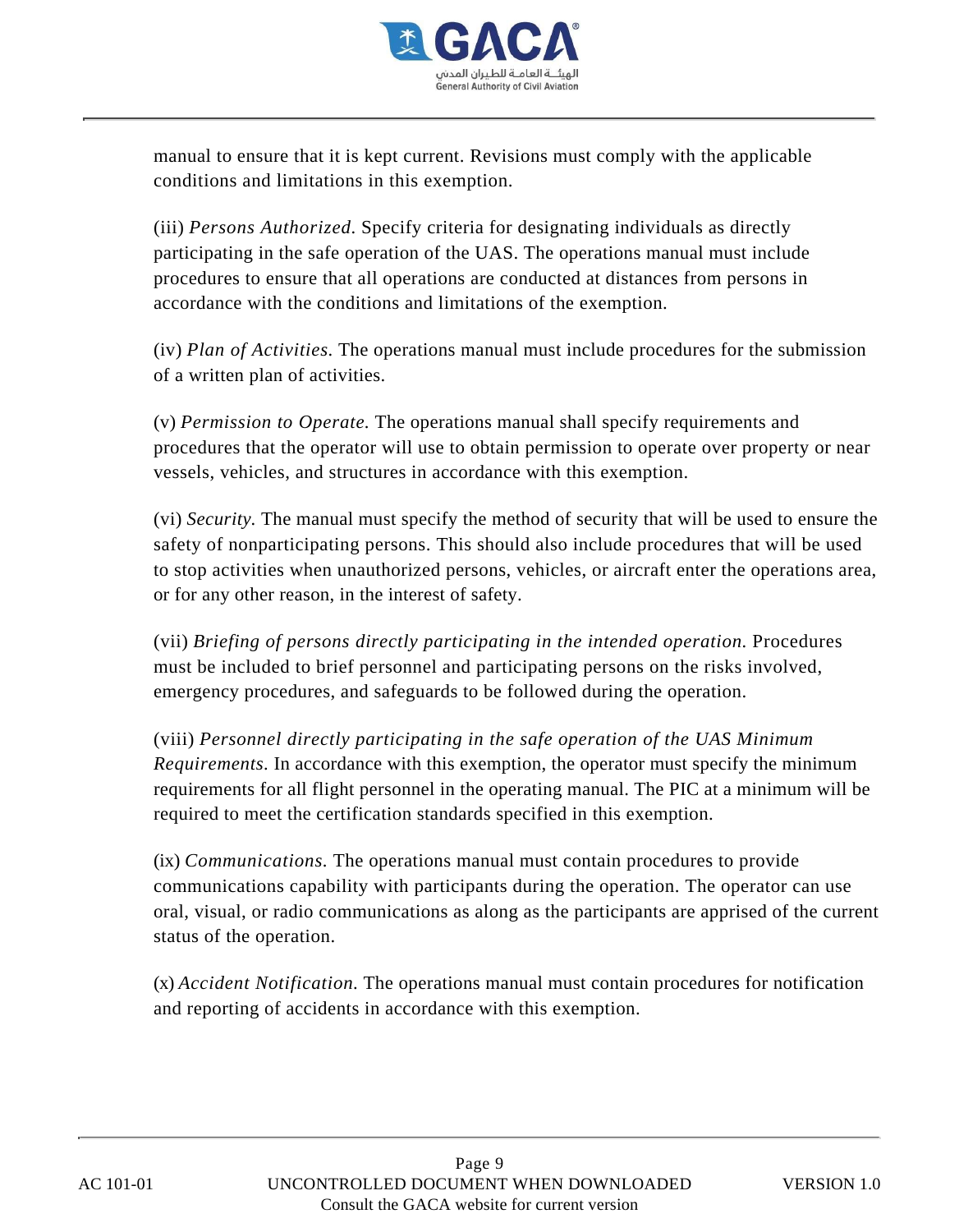

# **CHAPTER 3 – APPLICATION FOR AUTHORIZATION TO OPERATE SMALL UNMANNED AIRCRAFT**

#### **3.1 General.**

This chapter summarizes the process, procedures and requirements for obtaining authorization to operate a small UAS in the Kingdom of Saudi Arabia airspace. The process that must be followed is a five step process. Each step will be explained in detail in this chapter. The three steps, in order, are listed below:

**Step 1** - The applicant submits a letter of intent to the GACA that outlines all of the key information pertaining to the proposed operation.

**Step 2** - The GACA evaluates the proposed operation and makes a determination whether to support the project (in which case Step 3 and Step 4 will be required) or whether to refuse to support the proposed operation. In either case a letter will be sent from the GACA to the applicant outlining the results of the GACA evaluation of the proposed operation.

**Step 3** - The applicant submits an application for a Certificate of Authorization (COA) to operate the small UAS.

**Step 4** - The applicant petitions for a regulatory exemption from certain requirements deemed necessary for the intended operation.

**Step 5** - If the President determines the proposed operation of small UAS is in the best interests of the Kingdom and not likely to adversely affect aviation safety he will grant the regulatory exemption and issues the COA which then authorizes the applicant to begin UAS operations in accordance with the conditions and limitations of the exemption and COA.

#### **3.2 Detailed Procedures and Requirements.**

## **3.2.1 Step 1 - Submitting a Letter of Intent (LOI).**

The first step for an applicant is to submit a letter of intent to the GACA Aviation Standards Department (see Chapter 4 for contact details) that outlines all of the key aspects of the proposed operation. Applicants should submit the following supporting information and documents along with the letter of intent:

(a) Applicants should describe the design and operational characteristics for the type(s) of UAS they intend to operate, e.g. aircraft performance and performance limitations, operating procedures, and aircraft loading information in as much detail as possible.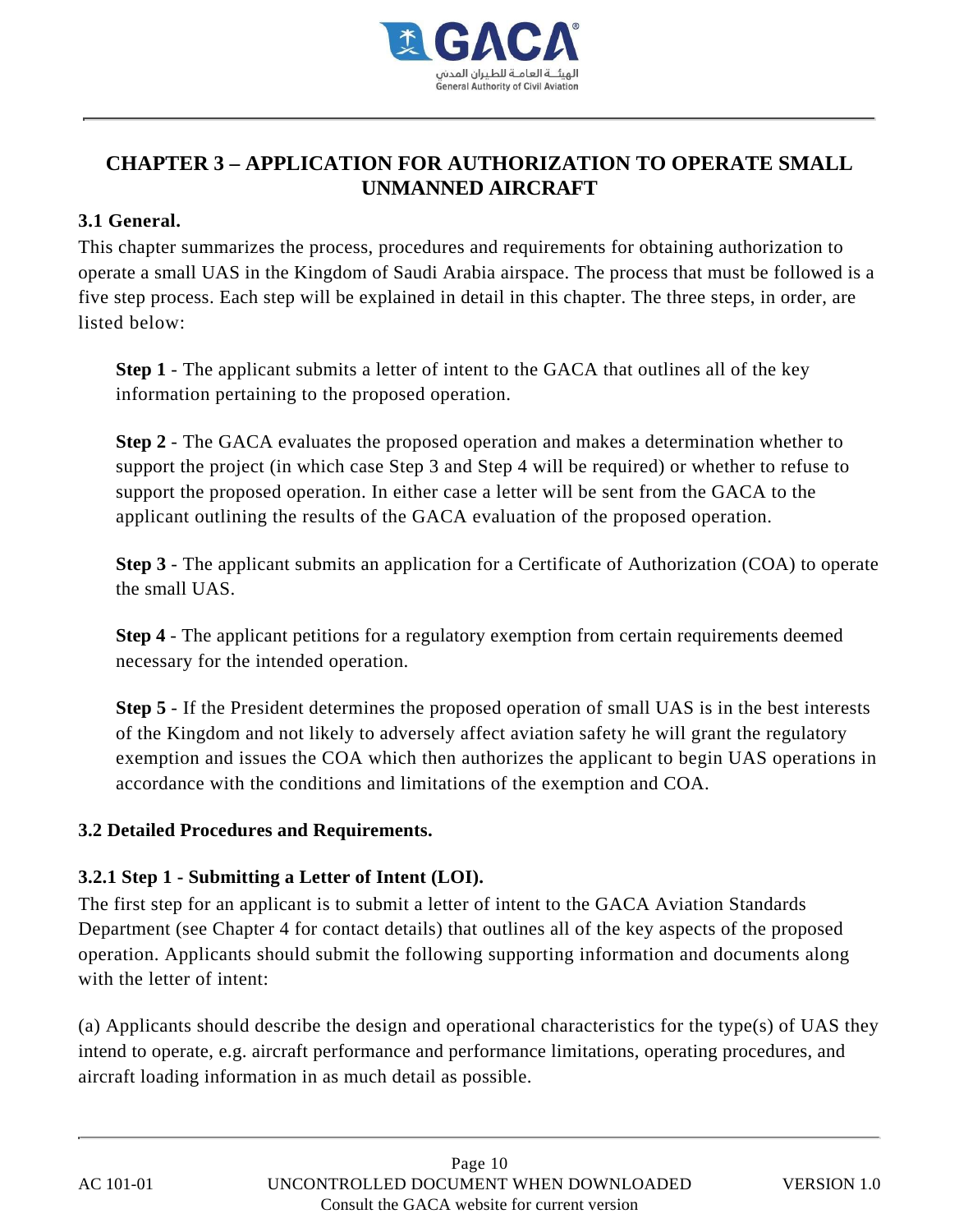

(b) Applicants should describe any procedures they would implement, such as pre-flight inspections, maintenance, and repair, to ensure that the UAS is in a condition for safe flight. This could be provided in the an aircraft flight manual, a maintenance and inspection manual, or similar document.

(c) Applicants should describe the Radio Frequency (RF) spectrum used for control of the UAS and associated equipment that is part of the UAS (i.e., sensors, cameras, etc.), and whether it complies with Saudi Communications and Information Technology and Communications (CITC) or other appropriate government oversight agency requirements.

NOTE: Applicants should be able to provide the CITC (or equivalent) approval letter or show compliance with CITC requirements upon request.

(d) Applicants should describe the qualifications required of any  $\text{PIC}(s)$  who will be directly responsible for the operation of the UAS, including information such as: the level of airman certificate held; any applicable training related to the operation; and any minimum hours of flight experience required by the PIC(s), both total flight time and the time with the particular UAS. If the operation would use visual observers, petitioners should describe their roles and qualifications. The applicant should provide the names and qualifications of each PIC who will be involved with the operation.

(e) Applicants should describe the medical standards and certification of the PIC(s) directly responsible for the operation of the UAS.

(f) Applicants should fully describe their intended UAS operation(s). Applicants should address any plans to implement clearly defined operational borders and procedures to ensure public safety, which includes persons and property both in the air and on the ground. This can be described in an operations manual, or similar document.

NOTE: The GACA will closely examine the proposed operation(s) with respect to safety of flight, airspace safety considerations, and the safety of the non-participating persons and property during the operational period and within the operational area.

(g) Applicants should specify the proposed maximum operating speed and altitude, and describe minimum flight visibility and distance from clouds for their intended operation(s). Applicants should describe potential hazards and safety mitigation associated with these proposed conditions. These issues can be addressed in an operations manual, or similar document.

(h) Applicants should describe the characteristics of the area of intended operation(s) and the associated potential hazards regarding proximity to populated areas. These issues can be addressed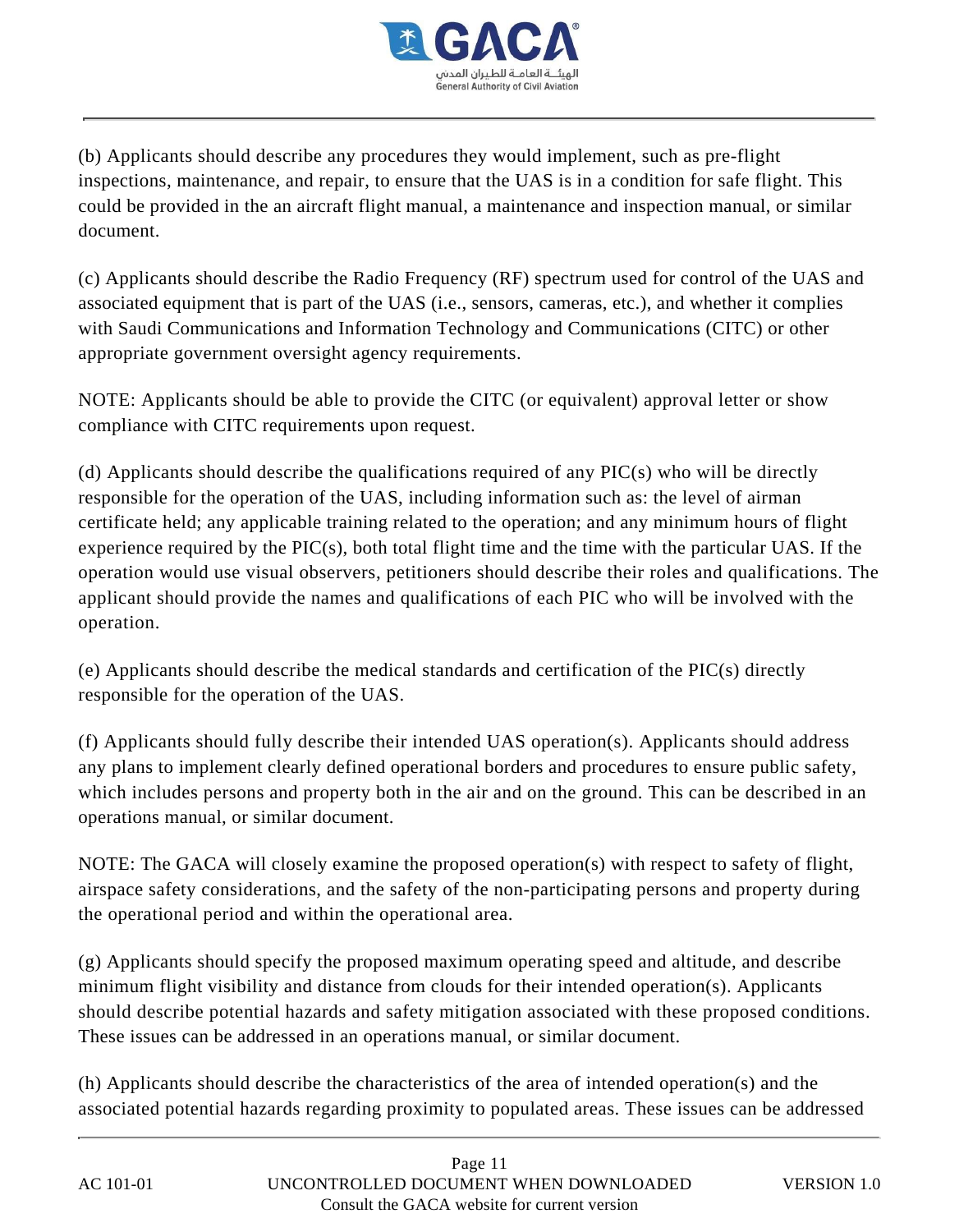

in an operations manual, or similar document.

(i) Applicants should describe if they intend to operate in the proximity of any aerodromes.

(j) Applicants should describe how they intend to comply with the requirement to operate within visual line-of-sight (VLOS) at all times.

(k) Applicants should describe any procedures they would implement for conducting a preflight safety risk assessment to determine that the UAS is in a condition for safe flight and that the planned operation can be completed safely. These procedures can be addressed in an aircraft flight manual, operations manual, or similar document.

(l) If the applicant intend to conduct operations which have existing requirements to notify GACA prior to operations (such as motion picture and television filming) the applicant should describe their intended coordination in this regard for their proposed operation(s).

(m) Applicants must provide a copy of the relevant permits issued by the Ministry of Interior (MOI) to use the UAS in the KSA.

#### **3.2.2 Step 2 - Initial GACA Evaluation and Decision to Support Project or Not.**

Once the GACA receives a letter of intent from an applicant they will evaluate the details of the proposed operation in order to determine whether GACA will support the project. The GACA evaluation considers various items including whether the proposed operation falls within the parameters for the operation of small UAS as outlined in this advisory circular along which whether the proposed operation is in the best interests of the Kingdom of Saudi Arabia. The conclusion of GACA's evaluation of the letter of intent and submitted supporting documentation will be a decision to support the project or not. In either case a letter will be sent from the GACA to the applicant outlining the results of the GACA evaluation of the proposed operation. A decision to support means the applicant must continue with Step 3 and Step 4 as described below. A decision to not support the project means the applicant may not apply for authorization to operate the small UAS as proposed. In these cases it is recommended that if the applicant still wishes to operate small UAS in the KSA airspace that they discuss the matter further with the GACA management officials from the Aviation Safety Standards Department.

#### **3.2.3 Step 3 - Applying for the Certificate of Authorization (COA).**

There is no specific form used to apply for a COA. Applicants must submit their request for COA in writing and include with their request reference to the supporting documents submitted with the letter of intent from Step 1. The COA will not be issued until after the regulatory exemption has been granted.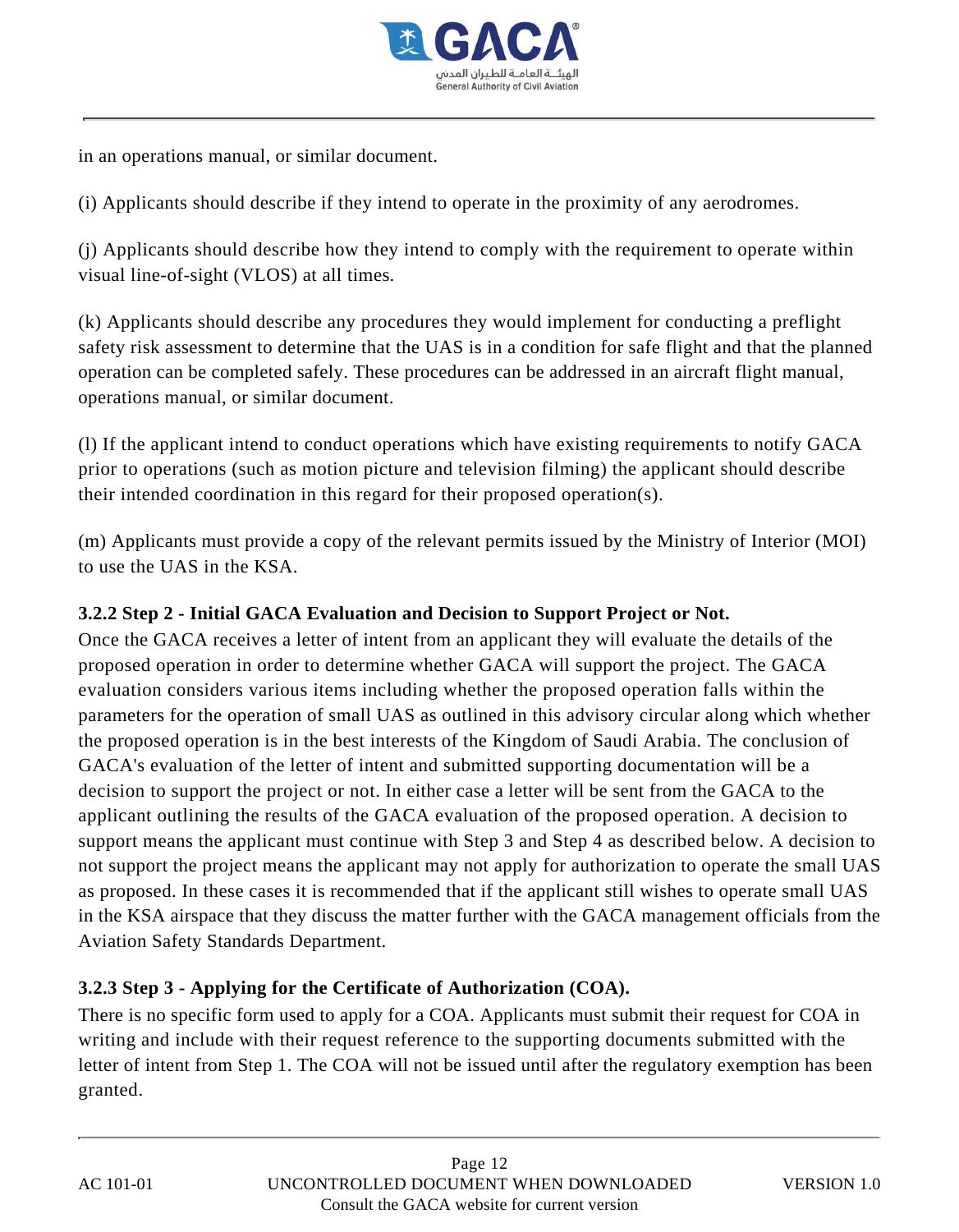

## **3.2.4 Step 4 - Petitioning for the Exemption.**

The operation of small UAS within the airspace of the Kingdom of Saudi Arabia is still considered a novel operation for which the regulatory framework has not yet fully catered for. The dynamic nature of the UAS operating environment suggests that the regulatory framework necessary to accommodate these operations will not be finalized for several more years. As a result, and in order to allow certain small UAS operations to proceed, it has been decided to permit exemptions from certain regulatory requirements that are considered not necessary for certain small UAS operations given their size, complexity and operating environment.

Specifically, the regulatory requirements that are considered to be inappropriate for small UAS operations are listed below:

- (a) Airworthiness certification under GACAR Part 21.
- (b) Noise certification under GACAR Part 36.
- (c) Certain pilot certification requirements under GACAR Part 61.
- (d) Certain operational rules under GACAR Part 91, for example:
	- (1) GACAR § 91.9 Required Documents
	- (2) GACAR § 91.11 Empty Mass and Center of Gravity: Currency Requirements
	- (3) GACAR § 91.47 Flight crew members at stations
	- (4) GACAR § 91.57 Flight instruction
	- (5) GACAR § 91.67 Minimum safe altitudes
	- (6) GACAR § 91.71 Altimeter settings
	- (7) GACAR § 91.161 Fuel requirements for flights in VFR conditions
	- (8) GACAR § 91.445 Maintenance required
	- (9) GACAR § 91.447 Operation after maintenance
	- (10) GACAR § 91.449 Inspections
	- (11) GACAR §91.457 Maintenance records.

Each person wishing to operate a small UAS must petition for exemptions from certain regulatory requirements that are considered unnecessary for small UAS given the size, complexity and nature of the aircraft and the type of operations permitted. GACA AC 011-01 provides information on the general procedures on how to petition for an exemption. The information in GACA AC 011-01 is general in nature and applies to every petition for exemption. In the case of small UAS, the President has determined that an exemption process may be used.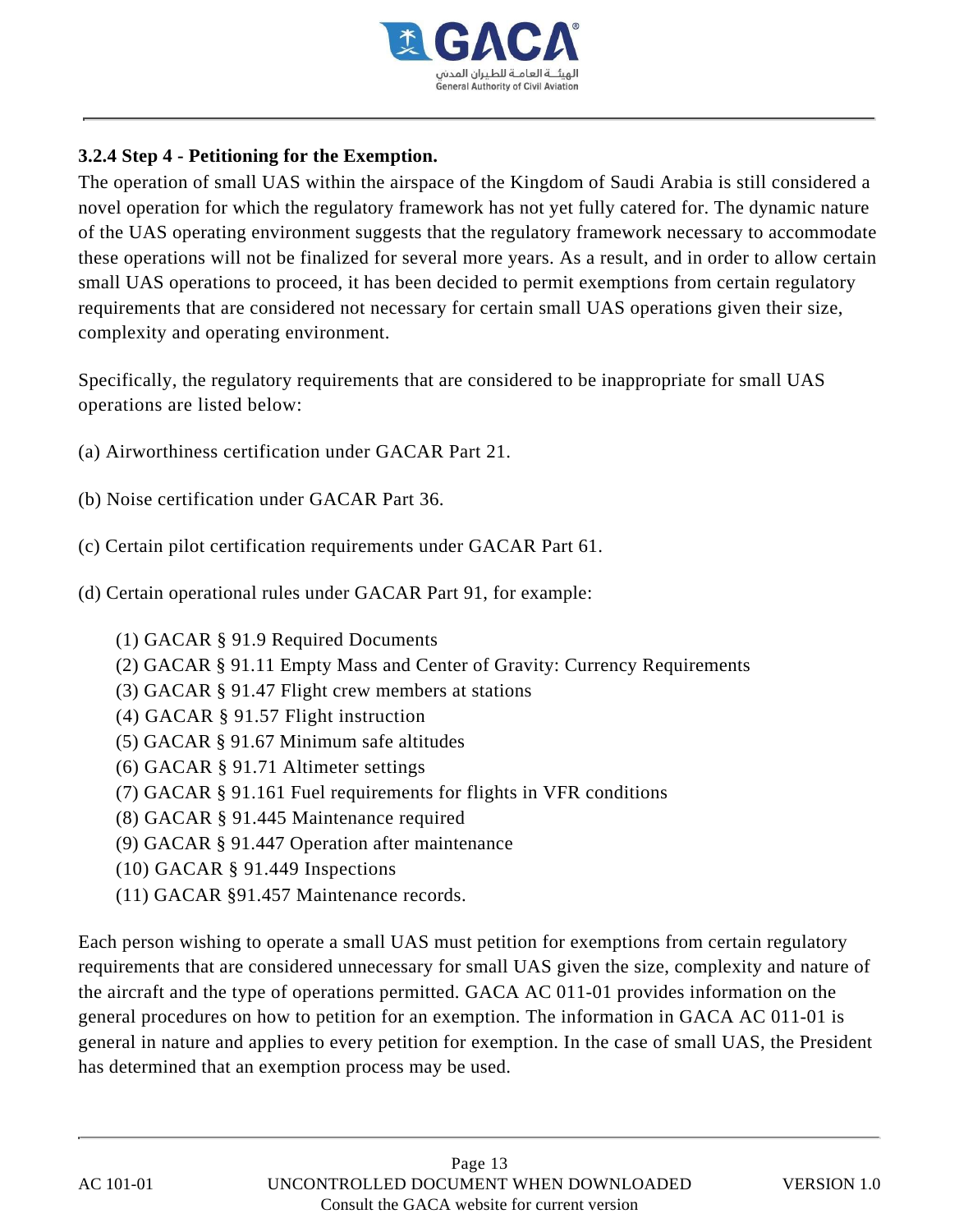

This section provides a sample of the items that should be included in each petition for exemption. For blocks not specifically mentioned below the applicant should fill in the basic data as requested. References below are made to GACA Form 1001 which is the official form for petitioning for exemption.

**Block 7: Identify the specific regulation(s) which you are seeking to be exempted from:** GACAR Part 21, GACAR Part 36, GACAR §§ 91.7(a), 91.9, 91.11, 91.47, 91.57, 91.67(c), 91.71, 91.161(a)(1), 91.445(a), 91.447(a)(1), 91.449(a)(1) and (2), and 91.457(a) and (b).

[In cases where the petition includes a a request for relief from requiring a certificated pilot, add the following additional items  $\S\S 61.5(a)$ , 61.9(a).]

[In cases where a certificated pilot will be required and the pilot has only a sport pilot certificate or private pilot certificate, add the following additional items  $\S$ § 61.135(a)(2), 61.241(b)(2).]

## **Block 8. Identify the extent of relief which you are seeking:**

To allow [Company Name] to operate a small unmanned aircraft system (UAS), Model [####] to perform [State the purpose of operation e.g. Aerial Inspection, Aerial Observation & Surveillance].

# **Block 10: Explain the reason(s) you seek to be exempted from the regulation(s): Please use additional sheets if necessary.**

For GACAR Part 21 and GACA Part 36, in consideration of the UA's size, weight, speed, and limited operating area, the airworthiness certificate, noise certification and testing and requirements to carry registration certificate and have registration markings should not be required for the subject aircraft for the term of the exemption.

For GACAR §§ 91.7(a), 91.9, 91.11, 91.47, 91.57, 91.67(c), 91.71, 91.161(a)(1), 91.445(a), 91.447(a)(1), 91.449(a)(1) and (2), and 91.457(a) and (b), in consideration of the UAS's size, mass, speed, and limited operating area and that the pilot in command (PIC) has final authority and responsibility for the operation and safety of the UAS flight.

[For GACAR §§ 61.5(a), 61.9(a) a certificated pilot is not required ... *[enter in the justification why, given the type of airspace involved and the nature of the UAS operation, that relief from the pilot certification regulations is not likely to adversely affect safe operations]*.] [For GACAR §§ 61.135(a)(2), 61.241(b)(2) operations for hire and reward for sport and private pilots should be allowed given that no passengers are involved and to facilitate the use of certificated pilots in all UAS operations.]

**Block 11: Explain the reasons why granting the exemption would not adversely affect safety, or how the exemption would provide a level of safety at least equal to that provided by the**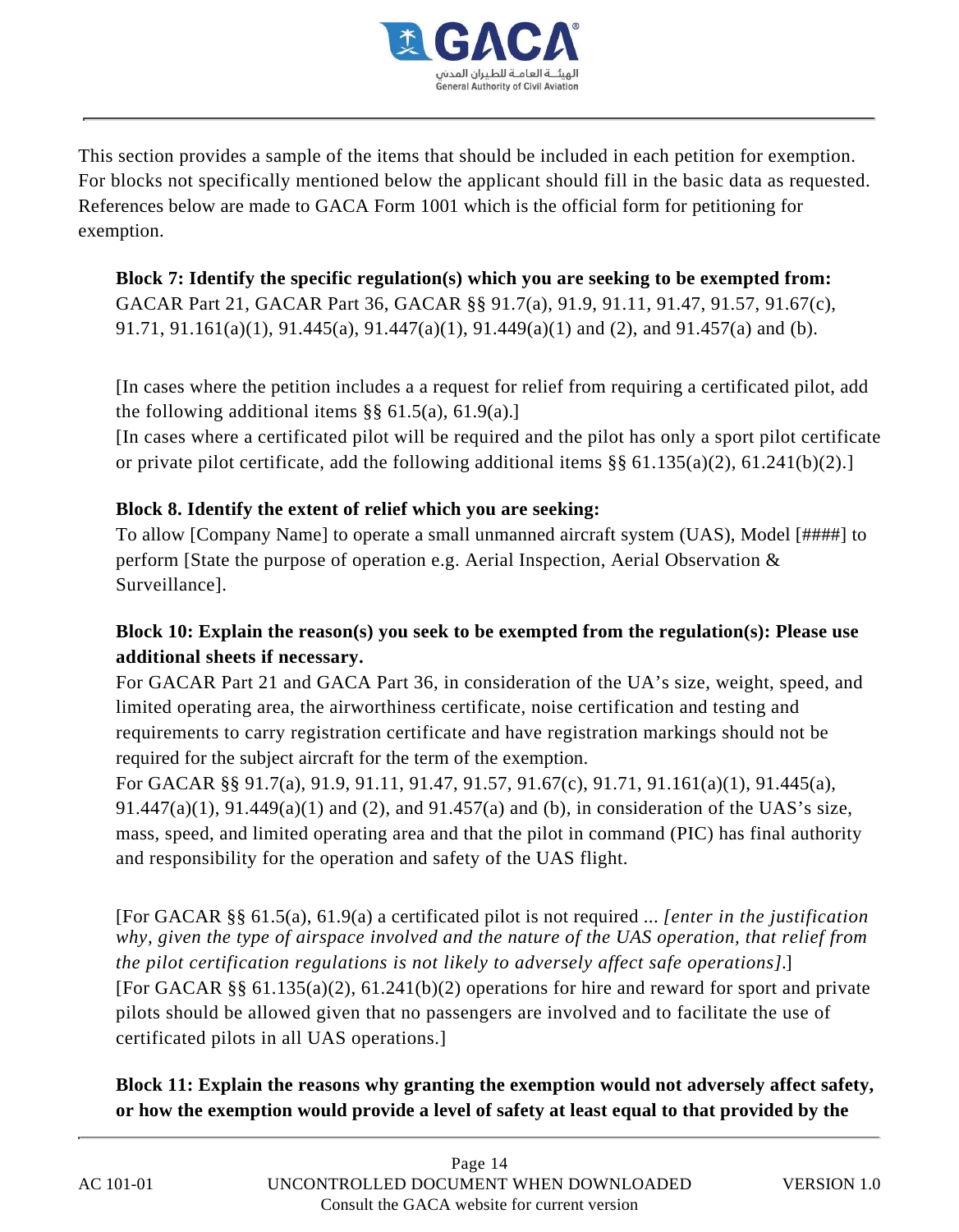

#### **rule from which you seek the exemption: Please use additional sheets if necessary.**

As a result of [UAS Make and Model] size, mass, speed, operational capability, proximity to aerodromes and populated areas, and operation within visual line of sight does not create a hazard to users of the national airspace system or the public or pose a threat to national security. [Company Name] as a UAS operator, will comply with all other applicable regulations concerning the operation of aircraft unless otherwise exempted by the GACA and [Petitioner Name] will control the operation of this UAS.

#### **3.2.3 Step 5 - Authorization to Operate.**

If the President determines the proposed operation of small UAS is in the best interests of the Kingdom and not likely to adversely affect aviation safety he will grant the regulatory exemption and issues the COA which then authorizes the applicant to begin UAS operations in accordance with the conditions and limitations of the exemption and COA. All flight operations must comply with the specific operating requirements prescribed in the exemption and COA. Failure to comply is a serious violation that may result in compliance enforcement actions as provided for in GACAR Part 13 and the Civil Aviation Law.